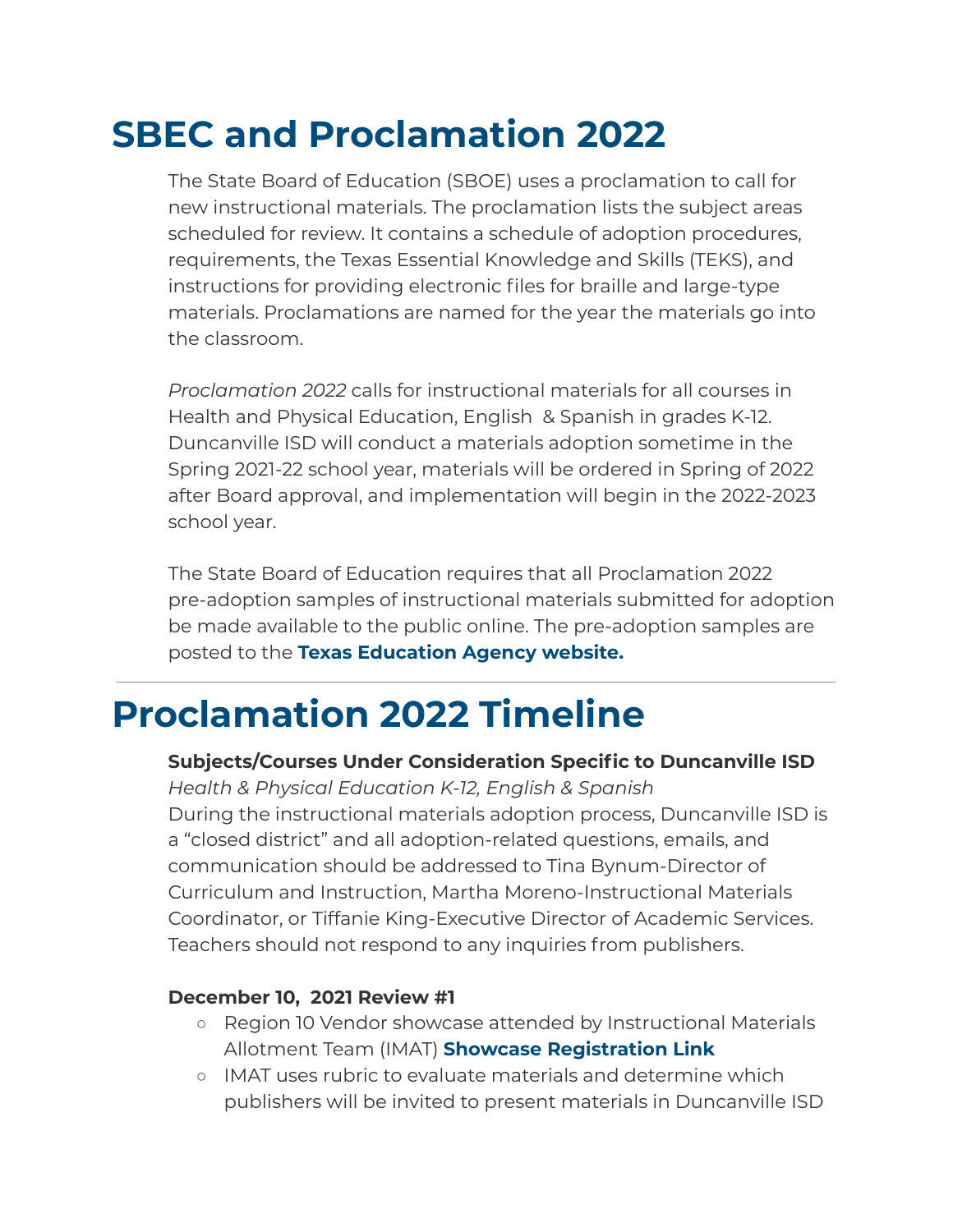# **February 22, 2022 Review #2 (Tentative based on publisher availability)**

## **Duncanville ISD Independent School District Education Plaza-BoardRoom**

- Selected publishers present to the Instructional Materials Allotment Team
- Request sample adoption materials for district office to review
- Final vendor presentations to the Instructional Materials Allotment Team
- Request materials from publishers for all elementary schools

## **4-4:30 Quaver Ed (quavered.com) 4:30-4:45 Break 4:45-5:15 Goodheart- Willcox (g-w.com)**

#### **February 23, 2022- March 11, 2022- Public Input**

- Instructional Materials under consideration on display for public/teacher review at every intermediate and high school school campus
- Link to rubrics/surveys will be posted at viewing location as well as other avenues for public input

#### **March 2022**

- IMAT reviews feedback and data from teacher/public rubrics
- IMAT finalizes selections
- Final adoption recommendations prepared

#### **April**

○ Director of Curriculum and Instruction, Executive Director of Academic Services and Chief Academic Officer make final publisher and materials recommendations during the monthly Board session.